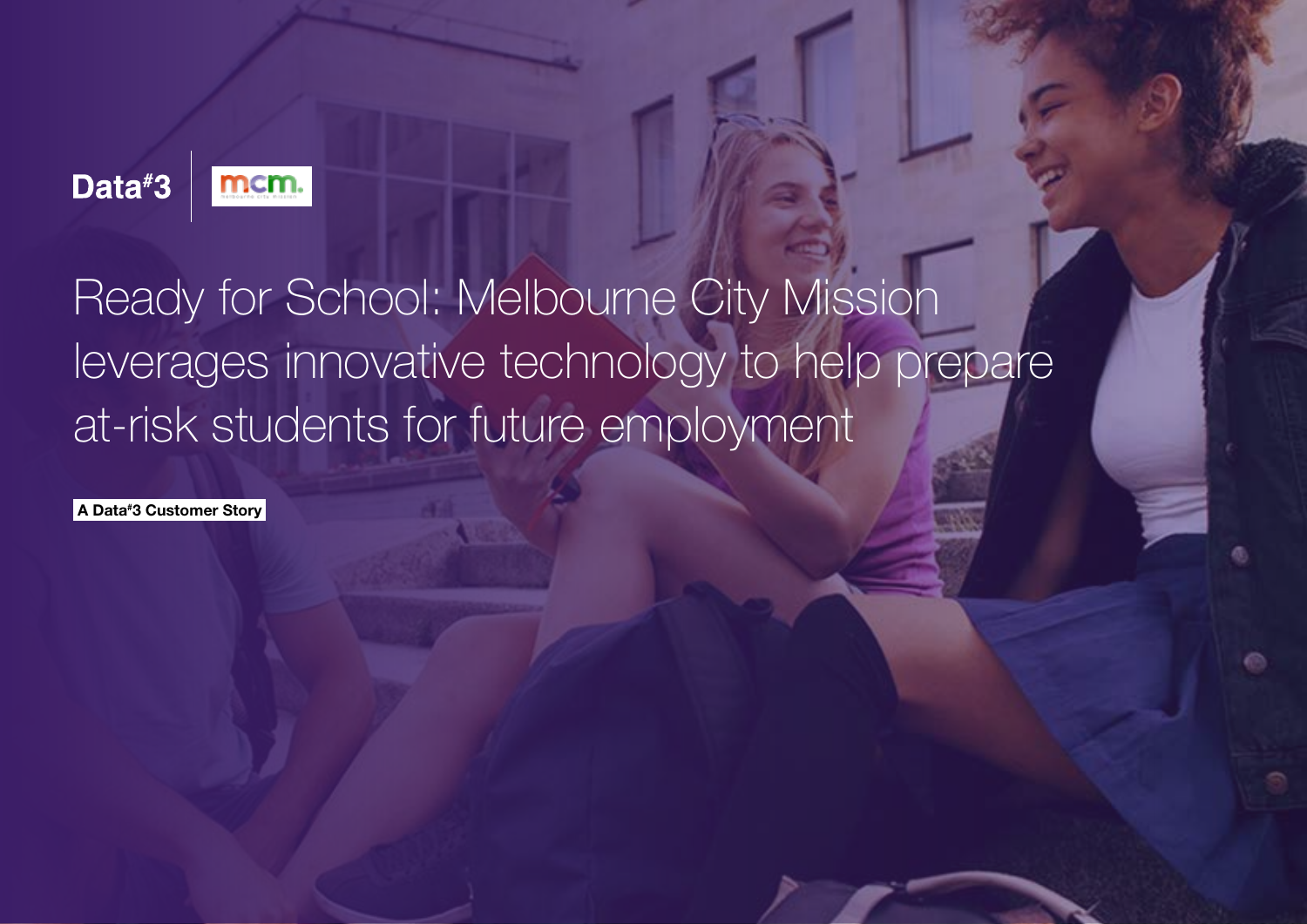

### ABOUT MCM

For many at-risk young people, engaging with traditional schooling is problematic. For those struggling with social factors, including homelessness and young parenthood, The Hester Hornbrook Academy, an Independent school run by Melbourne City Mission, offers the flexibility and inclusiveness that makes education possible.



### **OBJECTIVE**

To deploy a technology update that better integrates the business and provides tools to give students the best future prospects.



### **APPROACH**

Using consultants from Business Aspect, a Data# 3 company, a three-year technology roadmap was devised to deliver the technology capabilities that would enable the Hester Hornbrook Academy's (an Independent school run by Melbourne City Mission) five-year strategic plan. A key element was the inclusion of Data# 3 services to consolidate the technology into a single, collaborative user environment.

### **BENEFITS**

- Office 365 Education tenant sharing a single Active Directory forest with another Office 365 tenant
- Customised Azure Active
- **Directory Connect deployment**
- Devices joined to Azure Active Directory via Autopilot with mobile device management via Intune
- Hurdles impacting student engagement overcome through simplified processes
- Students have access to modern tools that will help them transition into the workforce
- Staff and teachers can work more productively in the updated

### **TECHNOLOGY**

- $\boxtimes$ Office 365 Education Tenant Sharing
- $\overline{\mathsf{M}}$ Microsoft Azure Active Directory Connect
	- 区 Mobile Device Management via Intune



### FUN FACT

By 2020, at least 10% of higher education institutions will use smart machines to improve student success.

Gartner (2019), Use AI to Take Student Success to the Next Level of Personalization in Higher Education. [Online] https://www.gartner.com/en/doc/348655-use-ai-to-take-student -success-to-the-next-level-of-personalization-in-higher-education



# **COMMENTS**

"Many students haven't had a great experience with education, and we want to redefine success for them. We have made a modern Microsoft environment that will prepare our young people for 21st Century workplaces."

Tim Knowles, Principal at The Hester Hornbrook Academy, Melbourne City.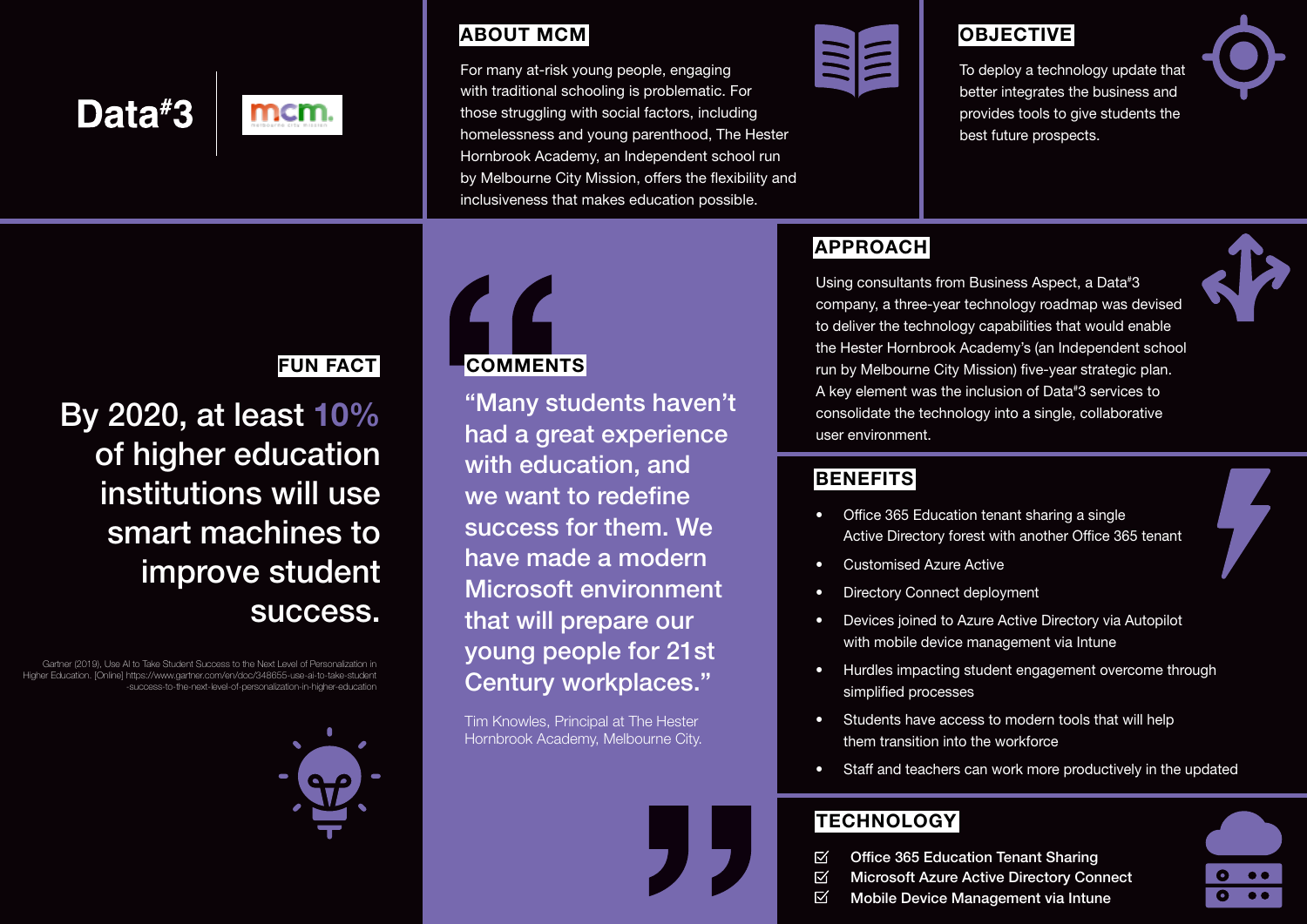### The Background

For many at-risk young people, engaging with traditional schooling is problematic. For those struggling with social factors, including homelessness and young parenthood, The Hester Hornbrook Academy, an Independent school run by Melbourne City Mission, offers the flexibility and inclusiveness that makes education possible.

The entire organisation, from teachers and management to the IT team, is focused on removing obstacles to education. A dated and inefficient IT environment meant that collaboration was limited. For students to do their best work, modernisation was needed.

### **The Challenge**

Outdated technology was restricting development activities and affecting classroom productivity. Accessing the right systems could be time-consuming for teachers, and there was little opportunity for collaboration. Many students didn't have access to suitable devices or internet access at home, restricting homework activities. Taking their cue from teaching staff, the IT team knew they needed a solution to give students the best outcome.

However, there was only a brief window of opportunity; the first phase of the project had to be completed within six months, ready for the new school year.

*"Delays would mean disruption for the students, which could affect their engagement,"* said Melbourne City Mission's ICT Service Delivery Manager, Damith Ratnayake.

*"The school didn't have its own technology platform, and Melbourne City Mission used traditional enterprise configurations. If we just replicated what was used by staff, it would have meant an expensive overhead that didn't deliver the outcomes the school needed, but the solution was architected to give us a single, consolidated service to manage,"* said Ratnayake.

Any technology choice could have a significant impact on students' future employment prospects in an increasingly digitised world.

*"More than 70% of workplaces use a Windows operating environment, and we had to consider students' employment prospects when determining what technology we would use,"*  said Ratnayake.

*"To engage them we have to be really relevant in today's technology."*

With an expected growth from 200 students currently to an anticipated 1,000 in five years, scalability was essential. Availability of in-house resources was also a stretch, so any solution must be easily managed.

*"We are not a technology shop; we don't have the time or resources to keep ahead of technology. We needed a partner that capable of delivering."*

### IT Outcome

To address Melbourne City Mission's unique circumstances, Data# 3 implemented a unique solution that integrated two separate Microsoft Exchange tenancies into a single user environment. By enabling the Office 365 Education tenant of the Hester Hornbrook Academy to share a single Active Directory forest with the Mission, the way was paved for greater collaboration.

Using a customised Azure Active Directory Connect deployment, subsets of users were synchronised as either 'user' or 'contact' in each tenant. This measure meant that both the Mission and the Academy were afforded a global address list (GAL). Students were then synchronised using Microsoft School Data Sync (SDS) via Microsoft Flow, an Office 365 automation tool, using a CSV file exported from the original class lists maintained in Excel.

A key element of the project was employing Windows Autopilot to join machines to Azure Active Directory, using their hardware ID. In conjunction with Microsoft Intune, which provides cloud-based device management, the Mission can remotely apply custom operating system images to the devices, so that students can simply log in and get to work.

*"We wanted to use the latest technology, but not many people in the market have deployed Intune and Autopilot in this way before. Data# 3 had both the capability and skillset,"* said Ratnayake.

Automation of Office 365 tasks is performed using Azure Automation, making for minimal intervention. The strain placed on by the older, manual system has been removed. The technology team is free to focus on the next phase of technology overhaul, and explore the benefits of the Platform as a Service (PaaS) now in place.

*"We are excited because the foundation has been set to run more core systems and technologies that are needed in modern classrooms,"* said Ratnayake.